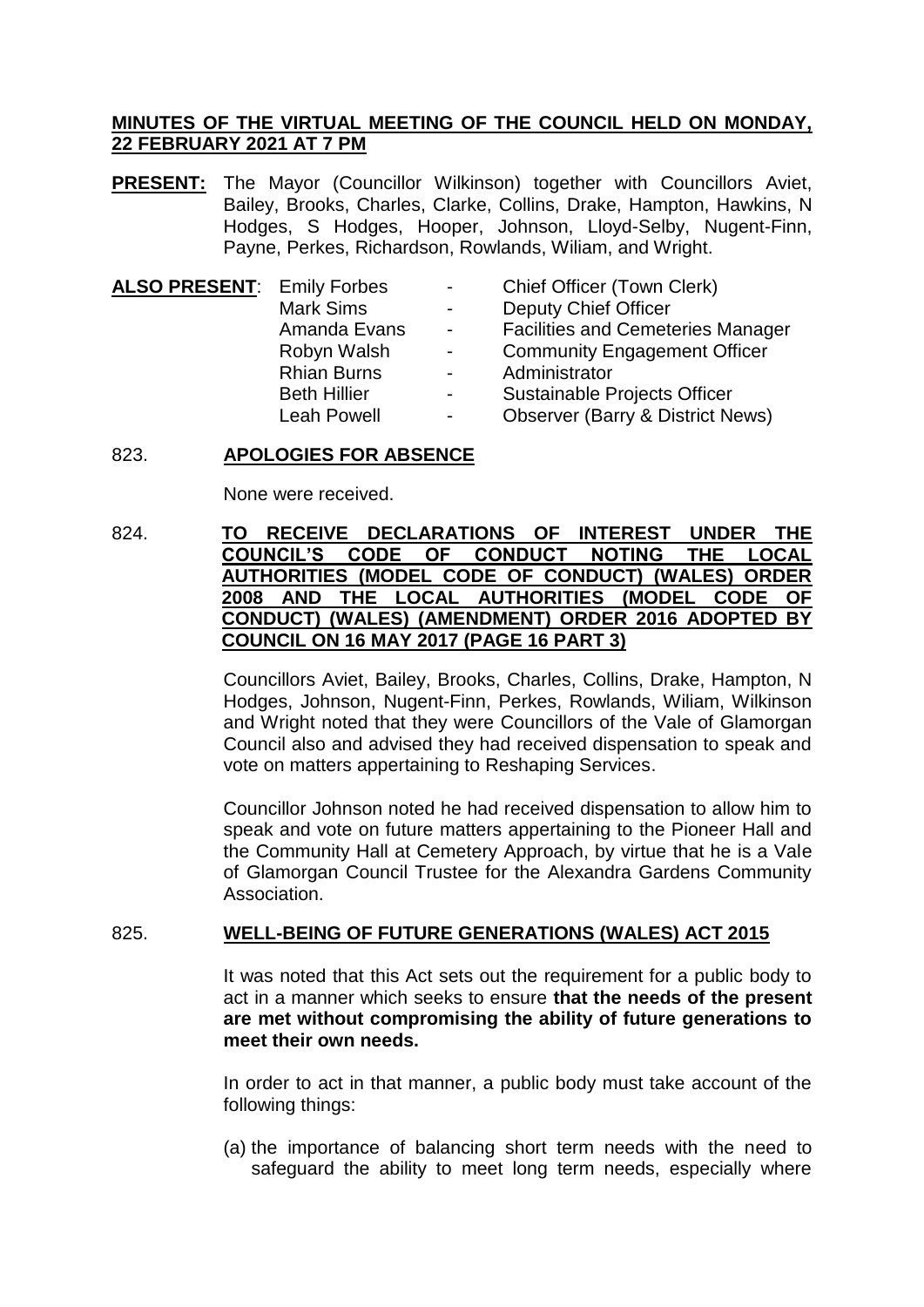things done to meet short term needs may have detrimental long term effect;

(b) the need to take an integrated approach, by considering how—

(i) the body's well-being objectives may impact upon each of the wellbeing goals;

(ii) the body's well-being objectives impact upon each other or upon other public bodies' objectives, in particular where steps taken by the body may contribute to meeting one objective but may be detrimental to meeting another;

(c) the importance of involving other persons with an interest in achieving the well-being goals and of ensuring those persons reflect the diversity of the population of the part of Wales in relation to which the body exercises functions;

(d) how acting in collaboration with any other person (or how different parts of the body acting together) could assist the body to meet its wellbeing objectives, or assist another body to meet its objectives;

(e) how deploying resources to prevent problems occurring or getting worse may contribute to meeting the body's well-being objectives, or another body's objectives.

**RESOLVED: That the Well-being of Future Generations (Wales) Act 2015 be noted.**

## 826. **TO APPROVE AND SIGN THE MINUTES OF THE MEETING OF FULL COUNCIL HELD ON 8 DECEMBER 2020**

**RESOLVED: That the minutes of the meeting of Full Council held on 8 December 2020 are approved and signed as a correct record.**

## 827. **TO RECEIVE COMMUNICATIONS FROM THE MAYOR**

The Mayor advised that she had been very limited in what she had been able to do given the restrictions. She noted that messages had been added to the Mayor's social media accounts to mark significant events.

**RESOLVED that communications from the Mayor be received and noted.**

## 828. **TO CONSIDER QUESTIONS FROM COUNCILLORS (STANDING ORDER 3 (E) REFERS)**

None were received.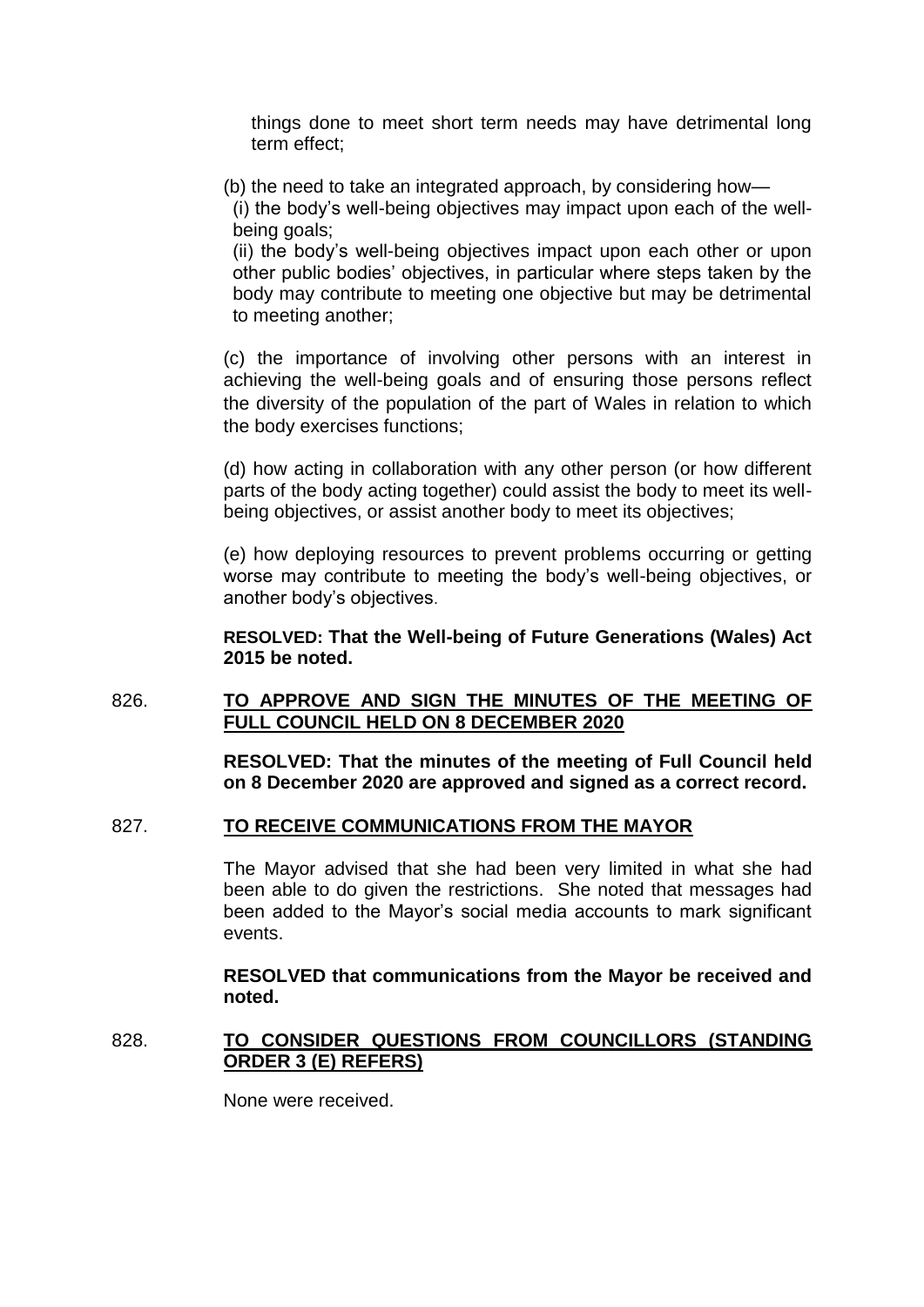## 829. **TO CONSIDER QUESTIONS/COMMENTS FROM MEMBERS OF THE PUBLIC (STANDING ORDER 3 (F) REFERS)**

None were received.

## 830. **TO CONSIDER MOTIONS SUBMITTED BY COUNCILLORS**

None were received.

## 831. **TO RECEIVE AND NOTE THE MINUTES OF THE EXTRAORDINARY HALLS, CEMETERIES AND COMMUNITY FACILITIES COMMITTEE MEETING HELD ON 14 DECEMBER 2020 AND THE MEETING OF THE HALLS CEMETERIES AND COMMUNITY FACIITIES COMMITTEE MEETING HELD ON 11 JANUARY 2021 AND TO GIVE CONSIDERATION TO ANY RECOMMENDATIONS CONTAINED THEREIN**

**RESOLVED that the minutes of the extraordinary meeting of the Halls, Cemeteries and Community Facilities Committee held on 14 December 2020 and the minutes of the Halls, Cemeteries and Community Facilities Committee held on 11 January 2021 be received and noted.**

# 832. **TO RECEIVE AND NOTE THE MINUTES OF THE FAIRTRADE ADVISORY COMMITTEE HELD ON 11 JANUARY 2021 AND TO GIVE CONSIDERATION TO ANY RECOMMENDATIONS THEREIN**

Councillor Johnson noted that Fairtrade Fortnight 2021 began on 22 February and advised that there would be a Fairtrade quiz held on 5 March. He also advised that the Fairtrade Committee had collaborated with other Fairtrade groups across the Vale of Glamorgan to hold a competition for school children. He noted his thanks to the Barry and District News for promoting the work of the Fairtrade Committee.

**RESOLVED that the minutes of the Fairtrade Advisory Committee meeting held on 11 January 2021 be received and noted.**

833. **TO RECEIVE AND NOTE THE MINUTES OF THE PLANNING COMMITTEE'S MEETING HELD ON 12 JANUARY 2021 AND TO GIVE CONSIDERATION TO ANY RECOMMENDATIONS CONTAINED THEREIN** 

### **RESOLVED**

- **1. That the minutes of the Planning Committee meeting held on 12 January 2021 be received and noted.**
- **2. That all members of Council shall receive a copy of the proposed recommendations of the Scheme of Delegation and forward any comments onto the Planning Officer.**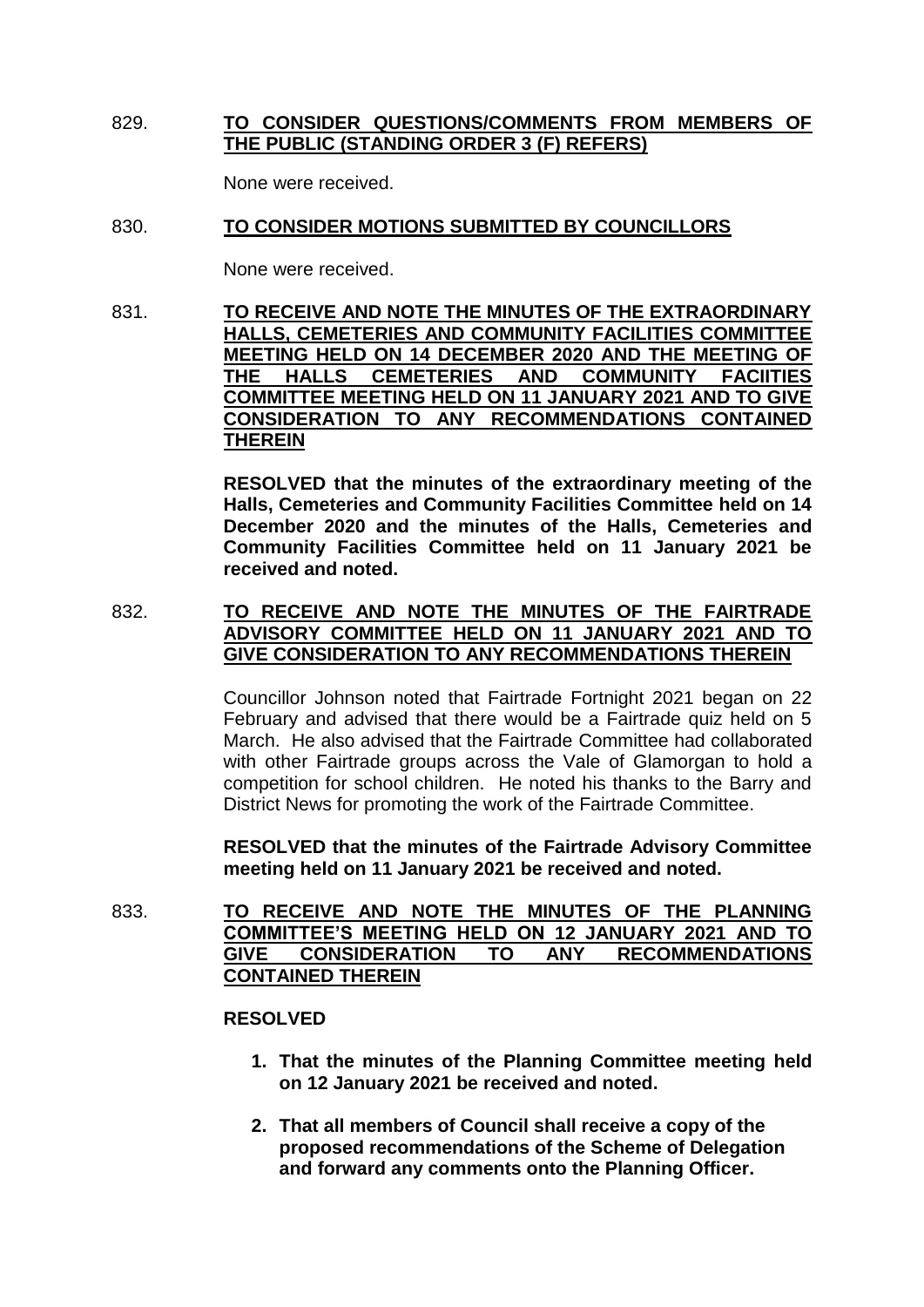- **3. That the Scheme of Delegation shall continue until at least the Annual Meeting scheduled to be held 17/18May 2021.**
- 834. **TO RECEIVE AND NOTE THE MINUTES OF THE SUSTAINABLE BARRY WORKING GROUP MEETINGS HELD ON 18 JANUARY 2021 AND TO GIVE CONSIDERATION TO ANY RECOMMENDATIONS CONTAINED THEREIN**

**RESOLVED that the minutes of the Sustainable Barry Working Group meeting held on 18 January 2021 be received, noting that the recommendations would be discussed at agenda items 21 (To agree the Council's Budget for 2021/22) and 24 (To review and approve the Council's Climate Change Strategy for a period of public consultation).**

835. **TO RECEIVE AND NOTE THE MINUTES OF THE CONSULTATIONS WORKING PARTY MEETING HELD ON 20 JANUARY 2021 AND TO GIVE CONSIDERATION TO ANY RECOMMENDATIONS CONTAINED THEREIN**

> **RESOLVED that the minutes of the Consultations Working Party meeting held on 20 January 2021 be received and noted.**

836. **TO RECEIVE AND NOTE THE MINUTES OF THE SHOP LOCAL BARRY ADVISORY GROUP MEETING HELD ON 21 JANUARY 2021 AND THE EXTRAORDINARY MEETING HELD ON 8 FEBRUARY 2021 AND TO GIVE CONSIDERATION TO ANY RECOMMENDATIONS CONTAINED THEREIN**

### **RESOLVED**

- 1. **That the minutes of the Shop Local Barry Advisory Committee held on 21 January 2021 and the Extraordinary meeting held on 8 February 2021 be received and noted.**
- **2. That the remaining balance within the Shop Local budget be transferred at the year end to an earmarked Shop Local Reserve for drawing down during 2021-22 and beyond to help with future events/projects.**
- 837. **TO RECEIVE AND NOTE THE MINUTES OF THE COMMEMORATIVE NAMING ADVISORY COMMITTEE HELD ON 25 JANUARY 2021**

**RESOLVED That the minutes of the Commemorative Naming Advisory Committee held on 25 January 2021 be received and noted.**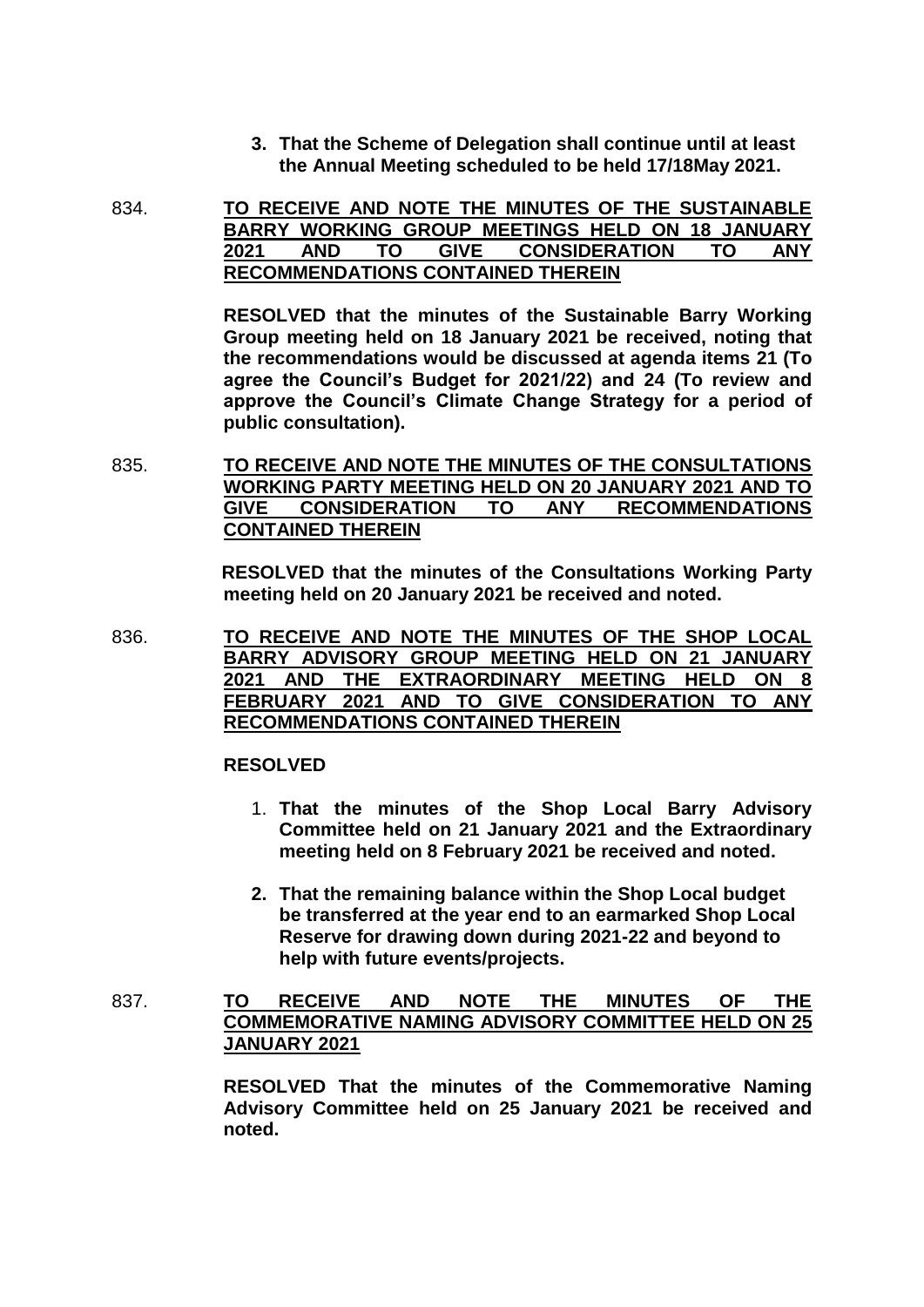838. **TO RECEIVE AND NOTE THE MINUTES OF THE PERSONNEL COMMITTEE MEETING HELD ON 25 JANUARY 2021 AND TO GIVE CONSIDERATION TO ANY RECOMMENDATIONS CONTAINED THEREIN**

> **RESOLVED that the minutes of the Personnel Committee meetings held on 25 January 2021 be received and noted.**

839. **TO RECEIVE AND NOTE THE FINANCE, POLICY AND GENERAL PURPOSES COMMITTEE MEETING HELD ON 8 FEBRUARY 2021 AND TO GIVE CONSIDERATION TO ANY RECOMMENDATIONS CONTAINED THEREIN**

> **RESOLVED that the minutes of the Finance, Policy and General Purposes Committee meeting held on 8 February 2021 be received and noted.**

## 840. **SCHEDULE OF PAYMENTS OF ACCOUNTS FOR DECEMBER 2020**

Members received the schedule of payments for February 2021 (Final) consisting of direct debits and BACS payments, in the amount of £29,714.63.

#### **RESOLVED:**

- **1. That the information set out relating to salary payments for December 2020 and January 2021 inclusive, which has been certified and authorised by the appropriate officers in accordance with the requirements of Standing Order19(c), be received and noted;**
- **2. That the attached schedule of payments for February 2021 (Final) consisting of BACS payments and direct debits in the amount of £29,714.63, be approved, subject to the relevant papers being in order.**

### 841. **BUDGET MONITORING REPORT AS AT 31 JANUARY 2021**

Members received the Council's income and expenditure in the 2020/21 financial year as at the end of January 2021.

**RESOLVED that the budget monitoring report for January 2021, indicating actual income and expenditure up to the end of month ten in the 2020/21 financial year be received, noting the projected overspend of £99,765 for 2020/21 that will result in a net amount of £241,881 being transferred from reserves.**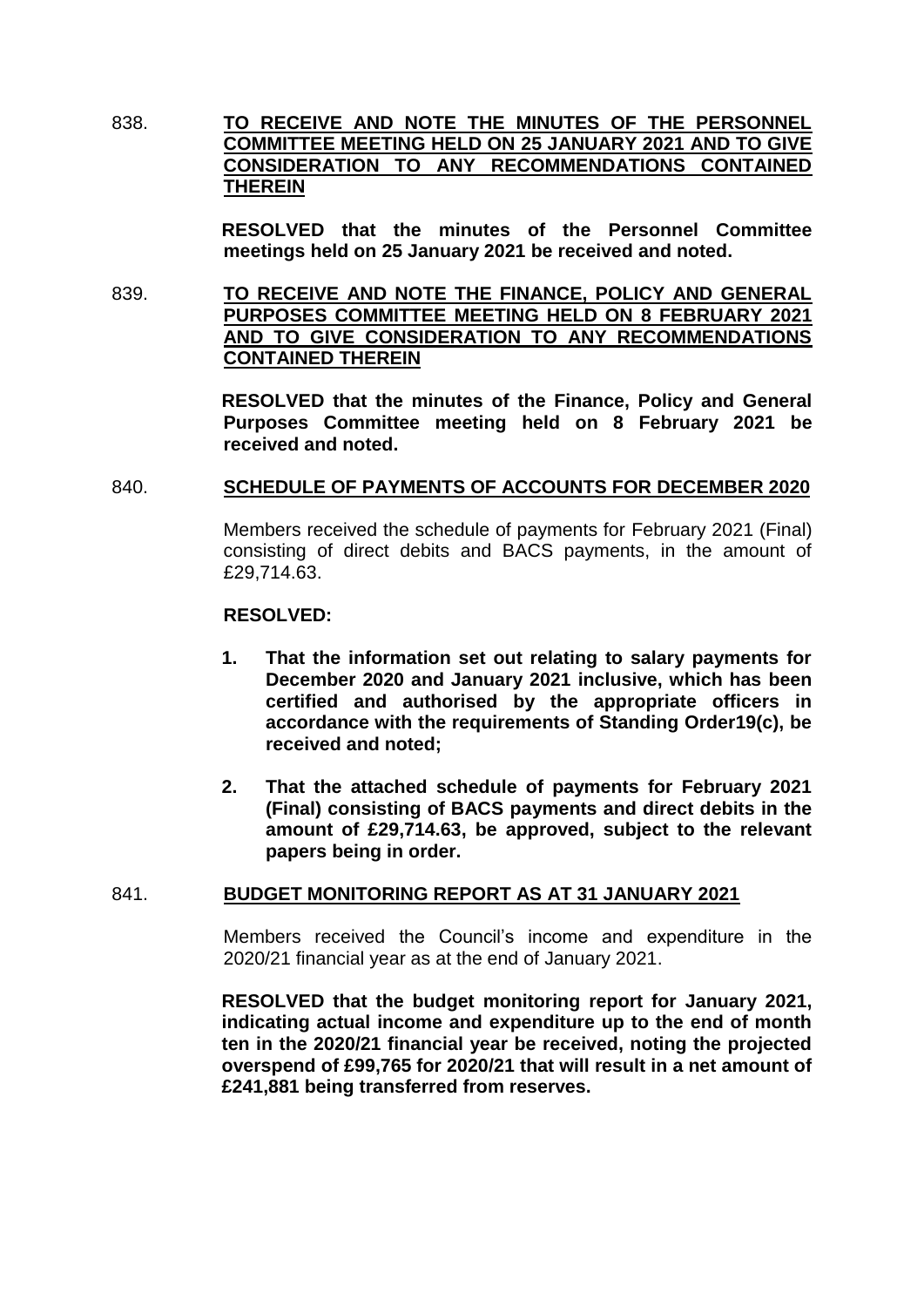## 842. **TO RECEIVE AND NOTE RESPONSES TO THE PUBLIC BUDGET CONSULTATION 2021/22**

Members received comments received in respect of the 2021/22 Draft Budget Consultation.

Members felt it would be useful for the Cemetery Approach Community Centre costs to be outlined for clarity to members of the public as there had been a number of queries.

There was some confusion as under the salaries headings of this budget, the Gardener post for Cemetery Approach Gardens had not previously been accounted for in this budget line, which therefore at first glance looked like a large increase in costs. The salary costs are for the Gardener position and the Caretaker position (to be recruited to). Costs for operating the Community Centre itself for 2021-2022 are budgeted for total expenditure of £9,893. This includes identified costs such as Personal Hygiene facilities, cleaning, PPE, Alarm Line, Covid-19 costs, Water, Council tax rates, Electricity, Broadband, Equipment, Property Maintenance. There has been no income as the Community Centre is yet to open but the Council anticipates this will increase as Covid-19 restrictions ease and the Centre can be fully utilised.

Members agreed that it was important that all comments be acknowledged and that members of the public who responded to the consultation be individually thanked for submitting their thoughts. The Chief Officer noted that acknowledgements had been made and that all those who responded would be contacted with the outcome of the Council's Budget resolution following the meeting.

## **RESOLVED that the report be received and noted.**

## 843. **TO AGREE THE COUNCIL'S BUDGET FOR 2021/22**

Members were asked to consider the Town Council's draft budget for 2021/22 following public consultation from 21 December 2020 to 31 January 2021 and to determine the precept to be levied on the Vale of Glamorgan Council.

Councillor Brooks noted that there had been a lot of movement on the 2020/21 budget and felt it had been the right course of action to spend money from reserves to support local businesses via the introduction of the the new Covid-19 Recovery Fund which was well received. She felt that this had helped to give confidence to the local community and improve support for the Council.

Councillor Brooks proposed the following amendments to the draft budget –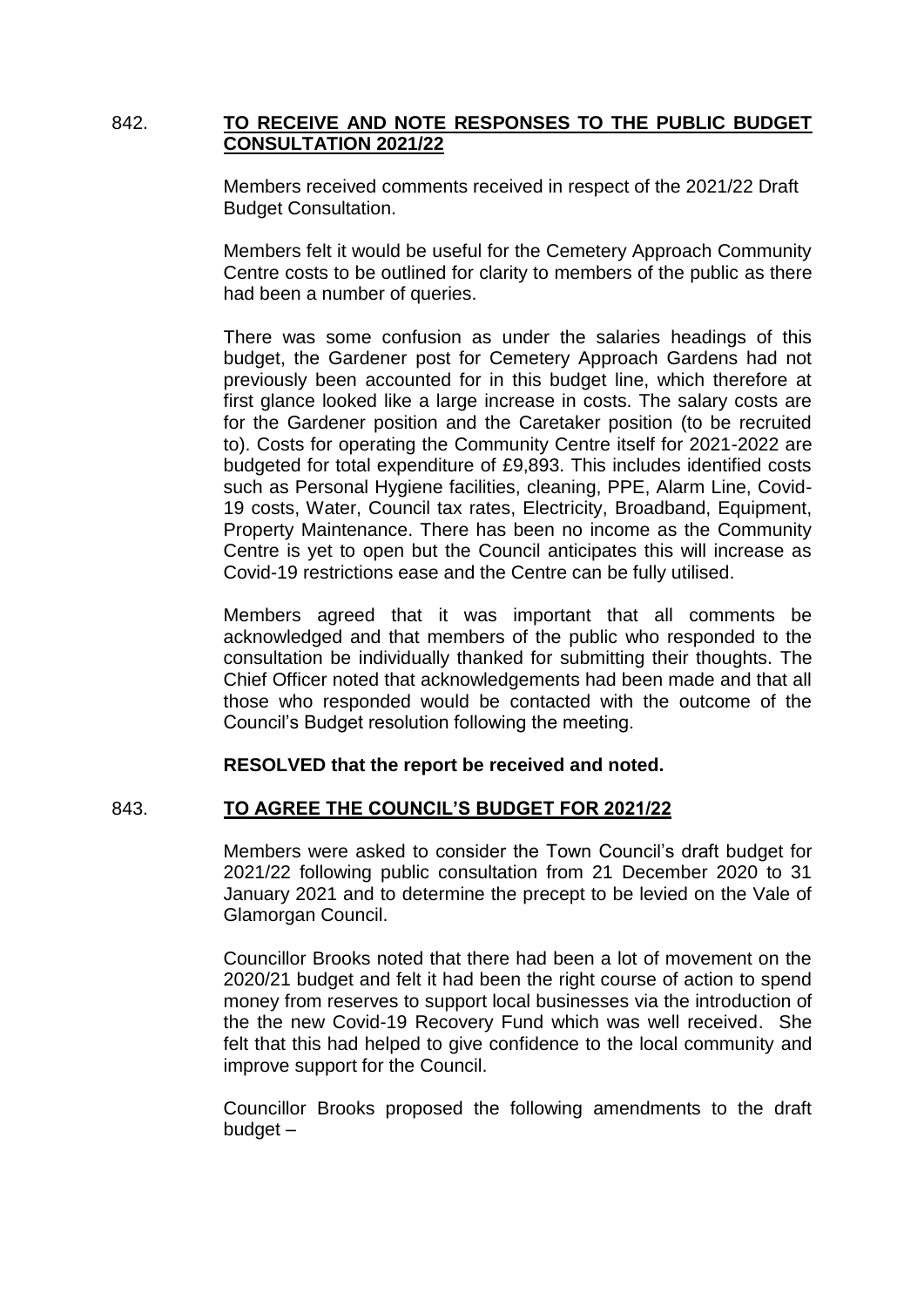Addition of £15,000 expenditure budget for Sustainable Barry to deliver the Council's commitments.

An additional £20,000 expenditure for Grants – thereby creating a new total of £65,000 to be broken down as:

- Remove Books for Schools (previous year was £10,000)
- Remove Business Grants (previous year was £3,000)
- Green grants budget to increase to £4,000
- Reduce Christmas meals budget to £2,000
- Reduce Community grants for voluntary groups to £15,000
- Addition of a Covid-19 Recovery Fund grant budget of £44,000

Councillor Brooks emphasised that changes to these grants budgets would be for the 2021/22 financial year only.

She noted that these revisions would result in a revised net expenditure budget of £1,270,686. Councillor Brooks suggested that £39,000 could be taken from General Reserves as this was now higher than had been projected at the meeting of Full Council 8 December 2020 as year-end costs were more accurately predictable at this point in the year.

These revisions would result in a precept requirement of £1,231,686 – this would be £59.60 per Band D tax payer being an increase of 1.98% when compared to £58.44 paid for 2020/21.

Councillor Lloyd-Selby seconded the proposals put forward by Councillor Brooks. Members noted that they would support this proposal as they did not wish to see the precept increase any more than necessary.

Councillor Hodges stated she was happy to support these proposals and would encourage dialogue between Groups to reach consensus prior to the proposals being put forward.

A vote was taken, of which the decision was unanimously in favour of supporting the Leader's proposal.

### **RESOLVED:**

- **1. That the amendments proposed by Councillor Brooks be made to the Draft Budget 2021/22.**
- **2. That a precept of £1,231,686 be levied on the Vale of Glamorgan Council for the 2021/22 year, equating to £59.60 per Band 'D' Council tax payer, being an increase of 1.98% compared to £58.44 for 2020/21.**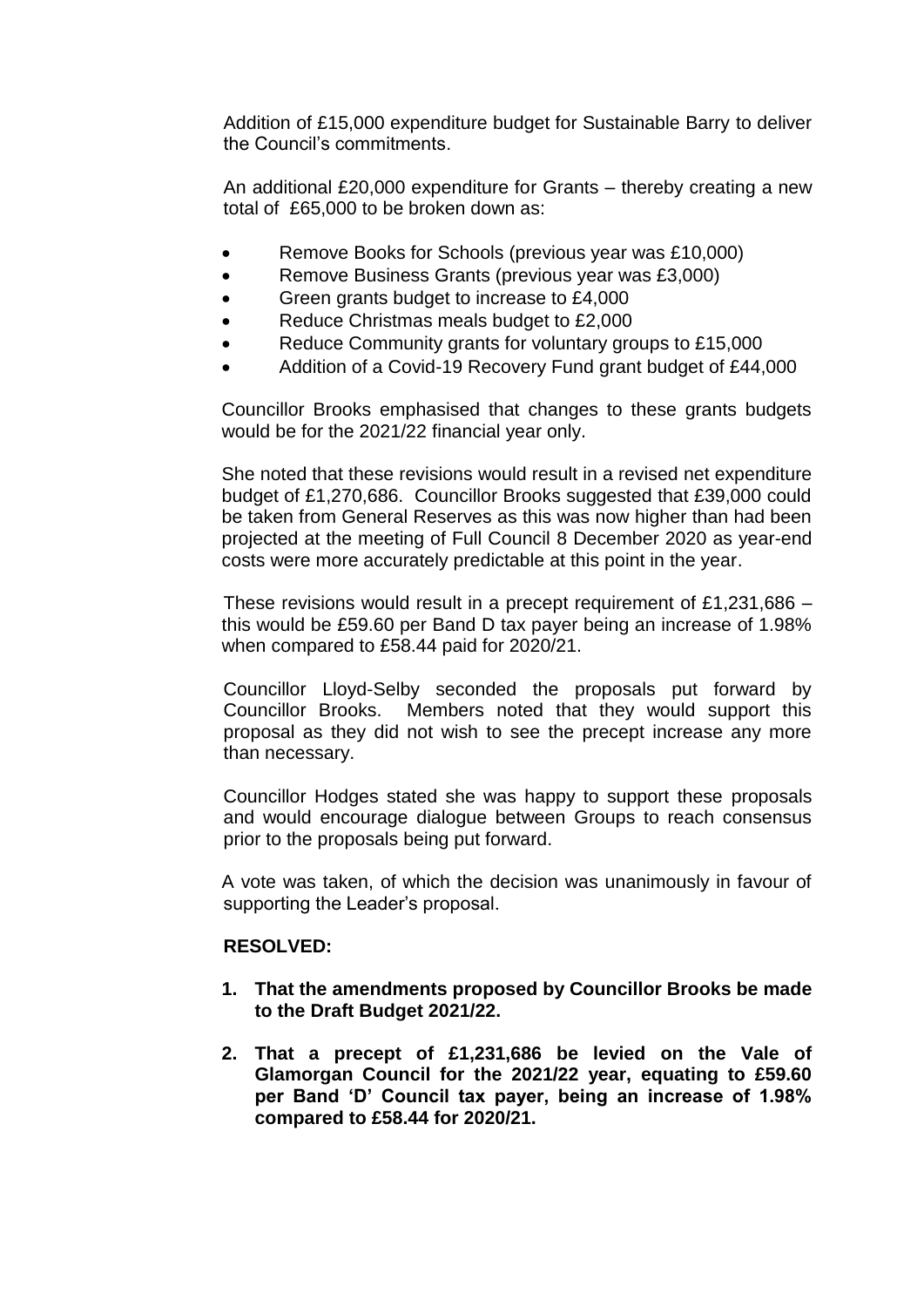## 844. **TO RECEIVE AND REVIEW THE COUNCIL'S RESPONSE AND ACTIONS TO MINIMISE THE RISK OF EXPOSURE TO COVID-19 IN THE WORKPLACE**

Members received the Council's response and actions to minimise the risk of exposure to Covid-19 in the workplace.

The Chief Officer advised that an external Health and Safety audit would be undertaken in March to ensure that the Council was operating safely and within the legislative and Covid-19 Safe framework.

Members wished to thank staff for their work through this difficult year. Members also agreed it would be helpful to publish the report on social media in order to increase the public's confidence in using the Council's facilities when it was permitted and the measures that the Council has put in place to minimise risk.

**RESOLVED that the Council's response and actions to minimise the risk of exposure to Covid-19 in the workplace be received and noted.**

## 845. **TO CONSIDER THE COUNCIL'S COVID-19 POST CRISIS FUTURE STRATEGY AND APPROVE RECOMMENDATIONS**

Members felt that this item required more in depth discussion and agreed that this item should be discussed in more detail at a meeting of the Innovation Working Party.

Members agreed that given the ongoing restrictions, all Council meetings should continue to be held on a remote basis to be reviewed prior to the Annual Meeting to be held on 17 and 18 May 2021.

### **RESOLVED:**

- **1. That the Council's Covid-19 post crisis future strategy be discussed at a meeting of the Innovation Working Party.**
- **2. That all Council meetings continue to be held on a remote basis to be reviewed prior to the Annual Meeting to be held on 17 and 18 May 2021.**

## 846. **TO REVIEW AND APPROVE THE COUNCIL'S CLIMATE CHANGE STRATEGY FOR A PERIOD OF PUBLIC CONSULTATION**

Members received the Council's Draft Climate Change Strategy for consideration. Councillor Clarke advised that a lot of work had gone in to preparing this strategy, thanking staff for their efforts, and that this would be a working document which would evolve as work progresses.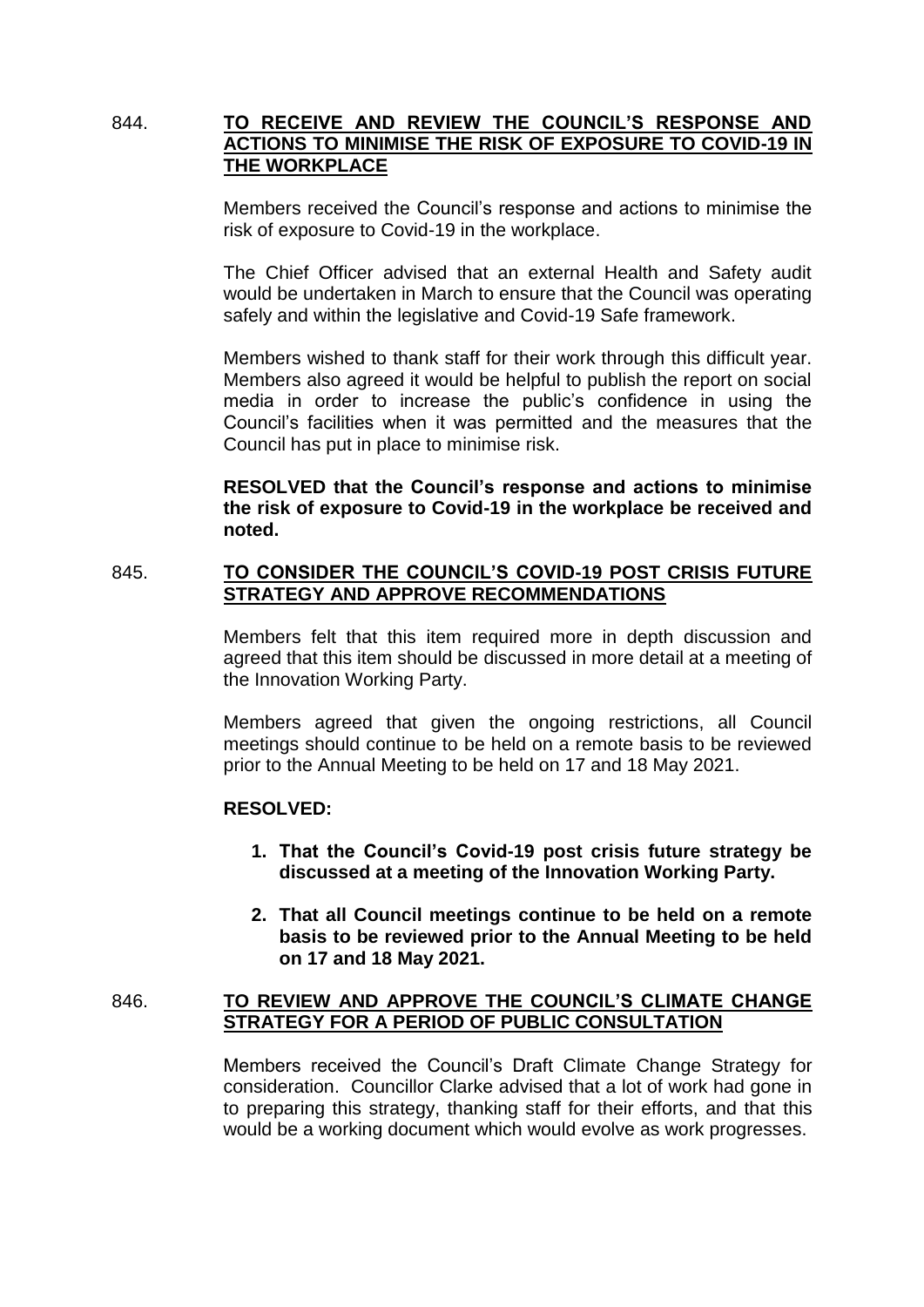Councillor Lloyd-Selby noted that it would be useful to see the cost implications of the activities outlined in the strategy and asked that the Group consider the detailed costs of the strategy given the new £15,000 approved at the prior Budget item. It was agreed that after public consultation, comments would be considered and that more detailed costings would be discussed and put forward to the Finance Policy and General Purposes Committee.

### **RESOLVED:**

- **1. That the Council's Climate Change Strategy be approved for a period of public consultation.**
- **2. That the Council's Climate Change Strategy costings and financial plan be reviewed by the Sustainable Barry Working Group following the consultation period.**

## 847. **TO RECEIVE A LETTER FROM THE INDEPENDENT REMUNERATION PANEL FOR WALES – REVIEW OF THE REMUNERATION FRAMEWORK FOR COMMUNITY AND TOWN COUNCILS AND CONSIDER COUNCIL'S RESPONSE**

Members received a letter from the Independent Remuneration Panel for Wales inviting them to submit an expression of interest in participating in the review process of the Remuneration Framework for Community and Town Councils.

Members agreed that as Wales' largest town council it would be beneficial to be involved in the review and asked that the Chief Officer submit an expression of interest.

**RESOLVED that the Chief Officer submit an expression of interest to the Independent Remuneration Panel for Wales for this Council to be involved in the review.**

### 848. **DATE OF NEXT MEETING**

**RESOLVED that the next meeting of Full Council is scheduled to be held on Wednesday 28 April 2021 at 7.00pm.**

### 849. **EXCLUSION OF THE PRESS & PUBLIC**

**RESOLVED that in accordance with section 1 (2) of the Public Bodies (Admission to Meetings) Act 1960, in view of the confidential nature of the business about to be transacted, it is advisable in the public interest that the press and public are excluded from the remainder of the meeting.**

**The press left the meeting.**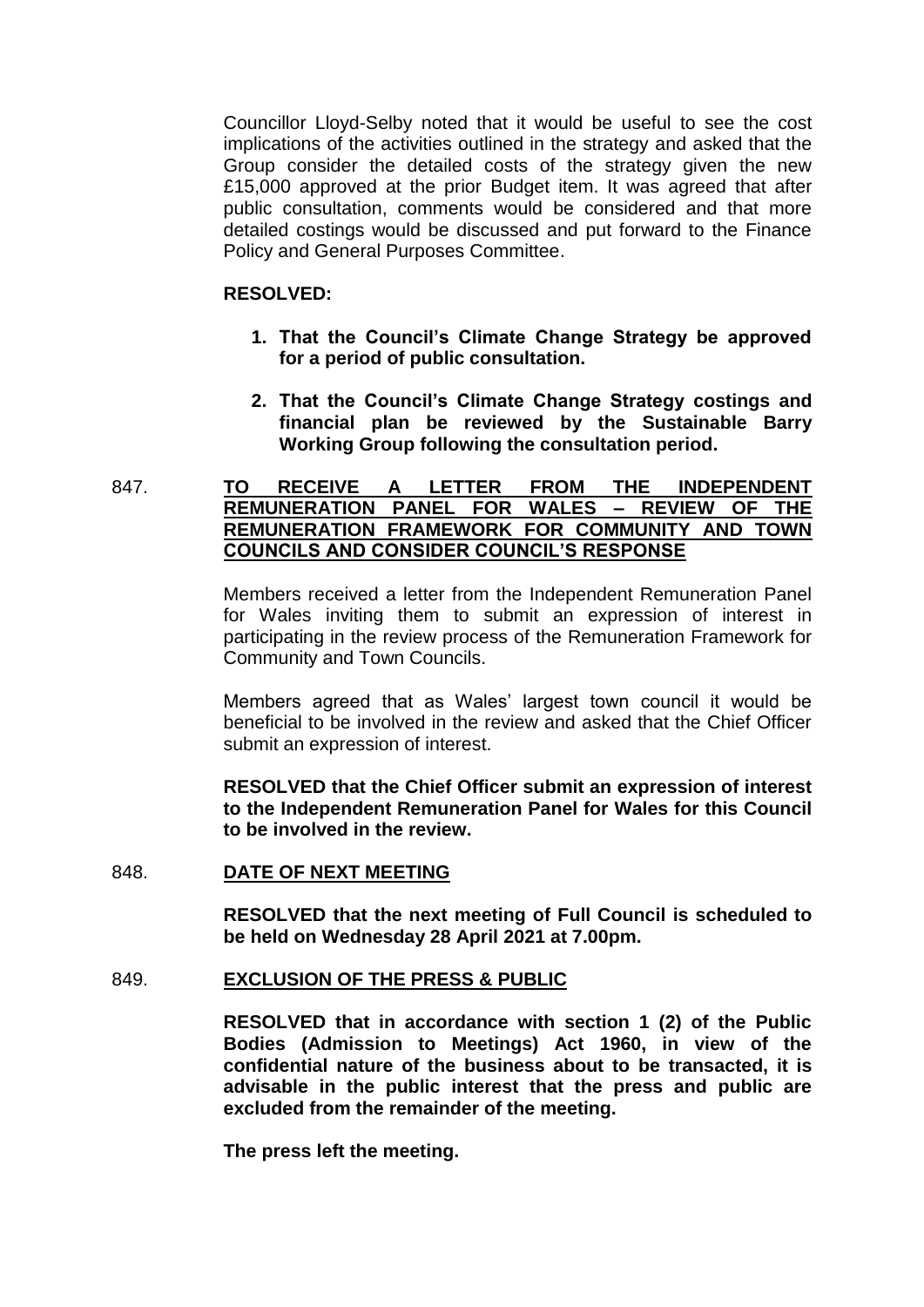## 850. **MEMORIAL HALL AND THEATRE (MHT) WORKING PARTY**

## **a. To receive the minutes of the MHT Working Party held on 28 January 2021 and give considerations to any recommendations therein.**

Councillor Johnson advised members of some amendments to the minutes which would be corrected at the next meeting of the Memorial Hall and Theatre Working Party in order to ensure accuracy of figures and discussion for clarity.

**RESOLVED that the minutes of the MHT Working Party Meeting held on 28 January 2021 be received and noted.**

## **b. To receive the financial information provided by the MHT and give consideration to the decisions set out in the report re: Grant Funding**

Members received the financial information provided by the MHT.

A lengthy and detailed conversation took place, where members raised a number of concerns regarding financial accountability and governance in relation to the Council's Funding Agreement with the Memorial Hal and Theatre.

This is held on record by the Town Clerk as confidential minutes.

### 851 **SUSPENSION OF STANDING ORDER 3(aa)**

**RESOLVED that Standing Order 3(aa) be suspended for a period of thirty minutes.**

### **RESOLVED:**

- **1. That the Chief Officer write to the Trustees outlining this Councils serious concerns regarding finance and governance, requesting clear and full information to be supplied by a deadline.**
- **2. That the 2020/21 financial year Q4 funding and 2021/22 financial year Q1 funding not be released and be placed in reserve.**
- **3. That an Extraordinary Meeting of Full Council be arranged to give further consideration to this issue.**